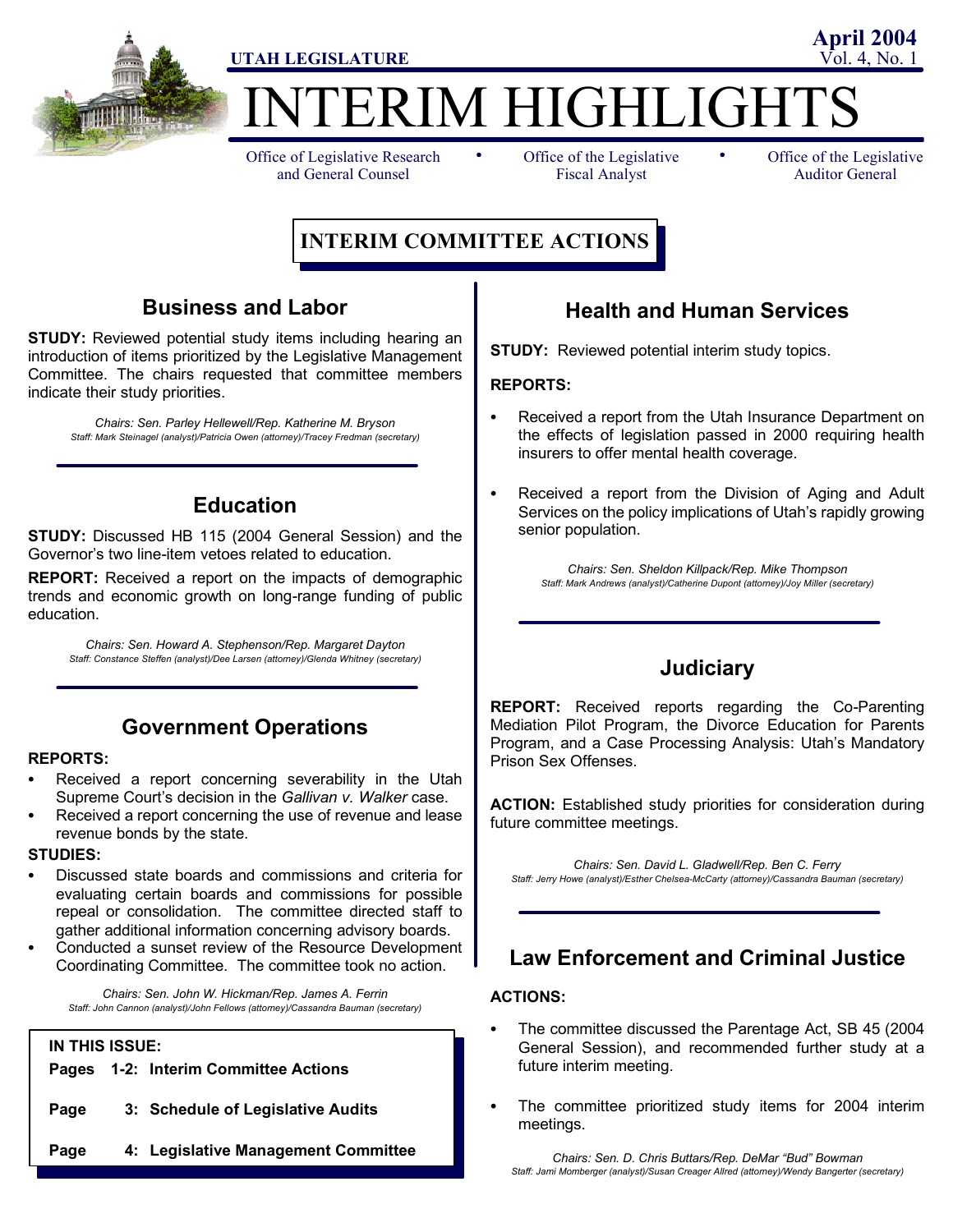**Page 2**

# **Natural Resources, Agriculture, and Environment**

**STUDY:** The Department of Environmental Quality, Department of Agriculture and Food, and Department of Natural Resources discussed watershed management to maintain the supply of water, timber, vegetation, clean air and water, recreation, etc.

### **REPORTS:**

- The Division of Water Resources reported on Utah's current precipitation, snowpack, and runoff conditions.
- The Division of Forestry, Fire, and State Lands reported on the findings of the Utah Wildland Fire Task Force and discussed the wildfire outlook for 2004.

**ACTION:** The committee recommended reauthorizing the Waste Tire Recycling Act for 5 years.

> *Chairs: Sen. Beverly Evans/Rep. Craig W. Buttars Staff: Brian Allred (analyst)/Jeanenne Larson (attorney)/Joy Miller (secretary)*

# **Political Subdivisions**

## **STUDIES:**

- Discussed the problem of inaccurate GIS (Geographic Information System) boundary data and ways to improve the accuracy of cadastral and other boundary data in the State Geographic Information Database.
- Discussed the reasons for different water rates between county and city residents served by a city water utility, and options for county residents served by a city water utility to increase their representation.
- Discussed whether tax dollars should be used to pay lobbyists hired by cities and counties.

*Chairs: Sen. Carlene M. Walker/Rep. Kory M. Holdaway Staff: Joseph Wade (analyst)/Robert Rees (attorney)/Wendy Bangerter (secretary)*

# **Public Utilities and Technology**

## **STUDIES:**

- Discussed spyware legislation adopted in the 2004 General Session with input from industry representatives. This issue will be considered again for the purpose of amending the existing statute as problems are identified.
- Discussed Internet disclosure of personally identifiable information for the purpose of identifying issues critical to consumers, Internet businesses, and Internet service providers.
- Discussed Radio Frequency Identification Devices (RFIDs), including the different types of RFIDs and legislation being considered by states and the federal government. This issue will be considered again this year.

*Chairs: Sen. Leonard M. Blackham/Rep. Stephen H. Urquhart Staff: Richard North (analyst)/Thad LeVar (attorney)/Phalin Flowers (secretary)*

# **Revenue and Taxation**

### **STUDIES:**

- Reviewed the property tax system for motor homes, boats, and off-highway vehicles. Considered alternative methods to impose a property tax including imposing a fee based on the age of the vehicle.
- Reviewed the apportionment of total corporate taxable income for companies doing business in more than one state including the weighting of apportionment factors.
- Reviewed the royalty imposed on harvesting brine shrimp from the Great Salt Lake.

**REPORT:** Received a state tax revenue update from the Utah State Tax Commission. For the first three quarters of FY 2004 combined General Fund/Uniform School Fund tax revenue sources are \$64.21 million over forecasts and Transportation Fund Revenues are \$6.41 million over forecasts.

*Chairs: Sen. Curtis S. Bramble/Rep. Wayne A. Harper Staff: Bryant Howe (analyst)/Rebecca Rockwell (attorney)/Phalin Flowers (secretary)*

# **Transportation**

**STUDY:** Discussed current provisions and options to strengthen uninsured and unregistered vehicle laws.

**REPORT:** Received an update on the Centennial Highway Fund Program and the State Transportation Improvement Program. Eight Centennial Highway Fund projects have been delayed due to funding short-falls.

**ACTION:** Voted to support, prioritize, and proceed with the recodification of Title 41, Chapter 6, Traffic Rules and Regulations.

*Chairs: Sen. Dan R. Eastman/Rep. Joseph G. Murray Staff: Benjamin Christensen (analyst)/Shannon Halverson (attorney)/Tracey Fredman (secretary)*

## **Workforce Services & Community and Economic Development**

**REPORT:** Received a statutorily required report from the Division of Unemployment Insurance on the new maximum weekly unemployment benefit amount and how an employer's overall unemployment insurance contribution rate is determined.

### **ACTIONS:**

- Requested the Department of Workforce Services prepare a detailed report on how it improved food stamp payment accuracy.
- Recommended forming a working group consisting of legislators and representatives from the Department of Workforce Services, Public and Higher Education, the Department of Community and Economic Development, and other groups to study information sharing between these entities on employment trends and the translation of that information into curriculum changes to prepare Utah's students for the current job market.
- Recommended extending the sunset date for the Department of Workforce Services to 2015.

*Chairs: Sen. Scott K. Jenkins/Rep. David N. Cox Staff: Art Hunsaker (analyst)/Jim Wilson (attorney)/Glenda Whitney (secretary)*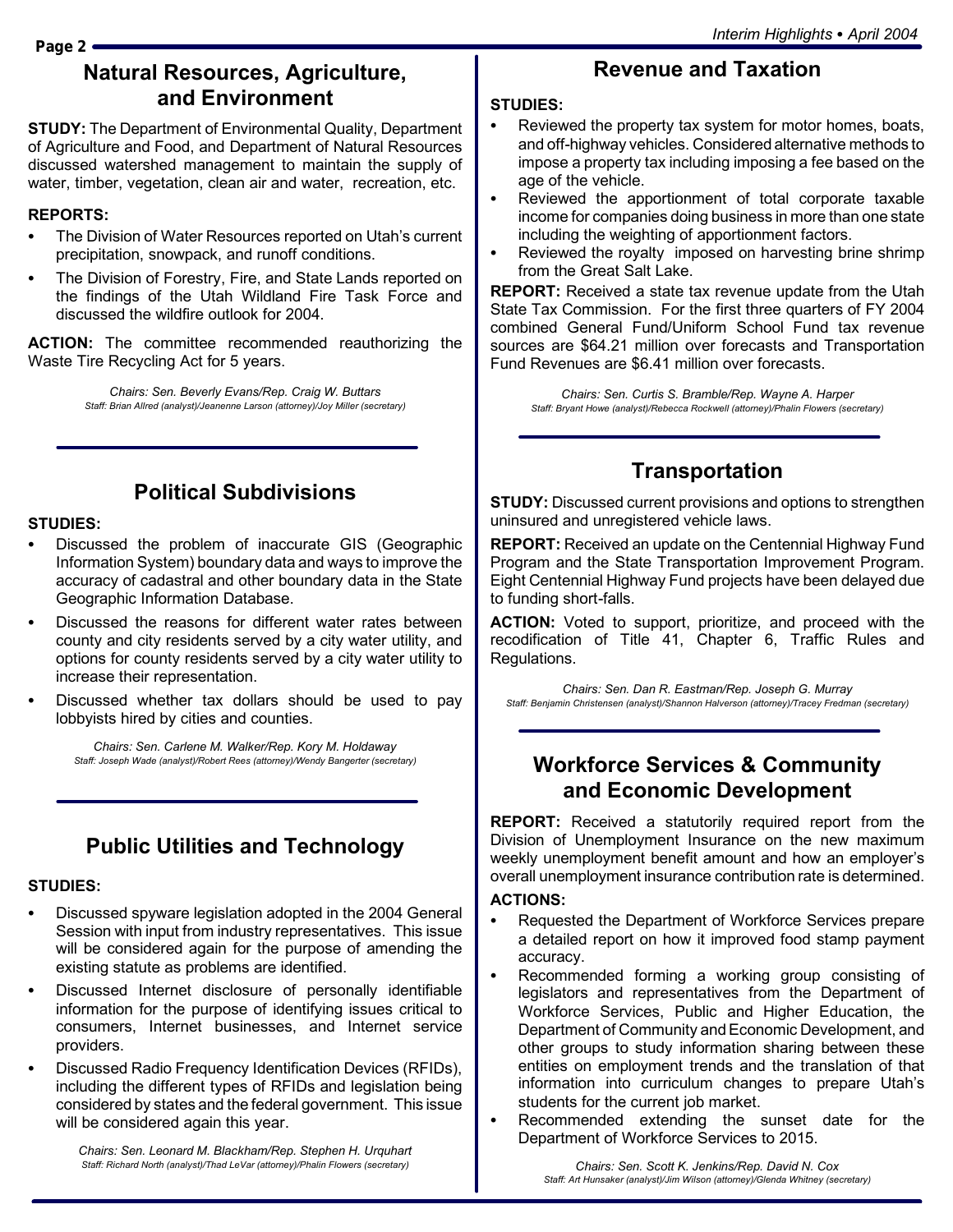# **SCHEDULE OF LEGISLATIVE AUDITS**

*Office of the Legislative Auditor General*

## **Reports Recently Released**

| <b>Audit Name</b>             | Date Released |
|-------------------------------|---------------|
| Schools of Deaf and Blind     | February 2004 |
| Motor Vehicles Division       | February 2004 |
| <b>Textbook Monitoring</b>    | February 2004 |
| Statewide Employee Incentives | February 2004 |

*If you would like a full copy of these recently released reports, please call (801) 538--1033, or visit our website at: http://www.le.state.ut.us/audit/olag.htm.*

## **Current Audits**

| <b>Audits in Process</b>                                               | Estimated<br><b>Completion Date*</b> |
|------------------------------------------------------------------------|--------------------------------------|
| Administrative Office of Courts                                        | May 2004                             |
| <b>DEQ Regulation of Waste Facilities</b>                              | May 2004                             |
| License Checkoff Programs                                              | June 2004.                           |
| <b>Bierly Removal Case</b>                                             | June 2004                            |
| Davis/Weber Canal Company                                              | <b>July 2004</b>                     |
| Use of Technology in Education                                         | August 2004                          |
| Division of Facilities Construction &<br>Management                    | August 2004                          |
| <b>Temporary Assistance for Needy</b><br><b>Families (TANF) Grants</b> | September 2004                       |
| <b>Constitutional Defense Fund</b>                                     | September 2004                       |

\*The audit completion date is only tentative and may change based on the conditions found by the audit teams.

## **Future Audits**

| <b>New Audits Approved</b>                                |  |  |
|-----------------------------------------------------------|--|--|
| <b>Education Association Activity</b>                     |  |  |
| Utah Performance Asessment System for Students<br>(UPASS) |  |  |
| Utah Transit Authority                                    |  |  |

The Legislative Audit Subcommittee has approved the audits listed above which will be assigned as staff become available.